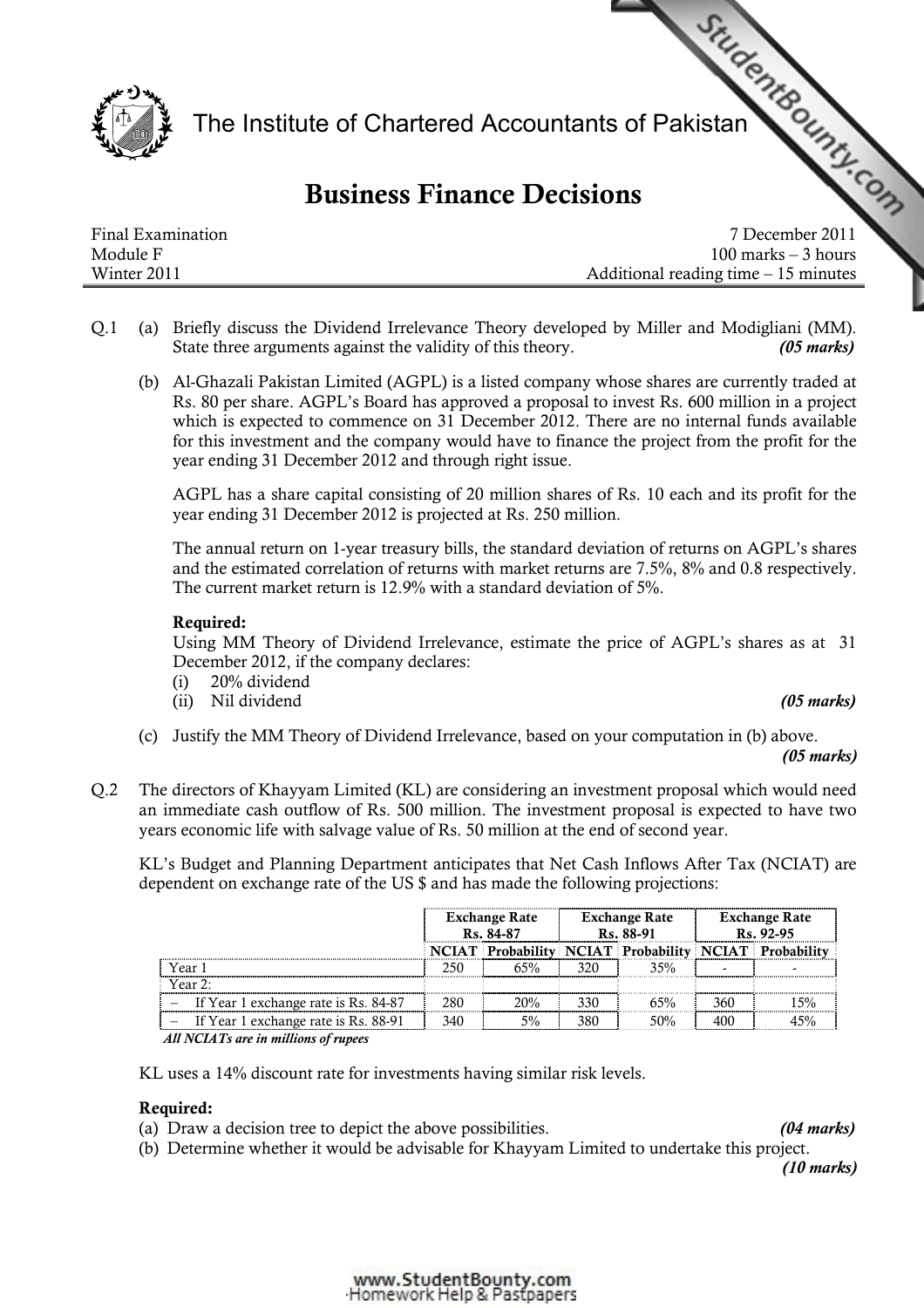Q.3 Ibn-Seena Limited (ISL) is a reputable unquoted company engaged in the business of manufacturing and sale of pharmaceutical products. It is presently considering a proposal to acquire Al-Biruni Pharmaceuticals (Private) Limited (APPL) which is a wholly owned subsidiary of Al-Biruni International (ABI).

Summarised income statements of ISL and APPL for the latest financial year are given below:

|                                |                | <b>PPI</b> |  |
|--------------------------------|----------------|------------|--|
|                                | Rs. in million |            |  |
| <b>Sales</b>                   | 2,500          | 1,800      |  |
| Less: Cost of sales - Variable |                |            |  |
| $\overline{ }$ Fixed *         |                |            |  |
| Gross profit                   |                |            |  |
| Selling expenses               |                |            |  |
| Administration expenses        |                |            |  |
| Profit before tax              |                |            |  |
| Tax $(35%)$                    |                |            |  |
| Profit after tax               |                |            |  |

\* includes depreciation of Rs. 70 million and 100 million respectively

### Other Information

- (i) APPL's sales consist of Generic Medicines (40%) and Patented Products (60%). Presently, 20% of the revenue from Patented Products is contributed by a product Z-11. All patents are owned by ABI; however, no royalty or technical fee is presently claimed by it.
- (ii) The variable costs of Patented Products are 30% of the sales amount. Product Z-11 will complete its patent period after three years and thereafter its price would have to be reduced. Consequently, the ratio of variable costs of production to sales would fall in line with that of Generic Medicines.
- (iii) After acquisition the costs and revenues of APPL are projected as follows:
	- Total sales and variable costs would grow at 10% per annum except in Year 4 when the growth rate of sales would decline on account of reduction in price of product Z-11.
	- Fixed costs other than depreciation would increase at the rate of 5% per annum. However, depreciation would remain constant over the next five years.
	- Selling expenses and administration expenses would be reduced by 30% and 80% respectively. However, from Year 2 onwards, selling expenses would increase at 7% per annum whereas administration expenses would increase by 5% per annum.
	- ABI will charge 15% royalty on sale of Patented Products whereas 3% technical fee will be levied on the sales of all products.
- (iv) Free cash flows of APPL are expected to grow at 3% per annum after Year 5.
- (v) ISL intends to finance this project through debt carrying interest at the rate of 10% per annum. The principal would be re-payable at the end of Year 6.
- (vi) ISL would discount this project at its existing weighted average cost of capital of 20%.

#### Required:

- (a) Calculate the bid price that ISL may offer for the acquisition of APPL.  $(17 \text{ marks})$
- (b) Assess the impact of the acquisition on the wealth of ISL's shareholders at the end of Year 5 assuming that the shares at that time would be priced at 7 times its PE ratio and ISL's profit after tax would increase at 8% per annum. (03 marks)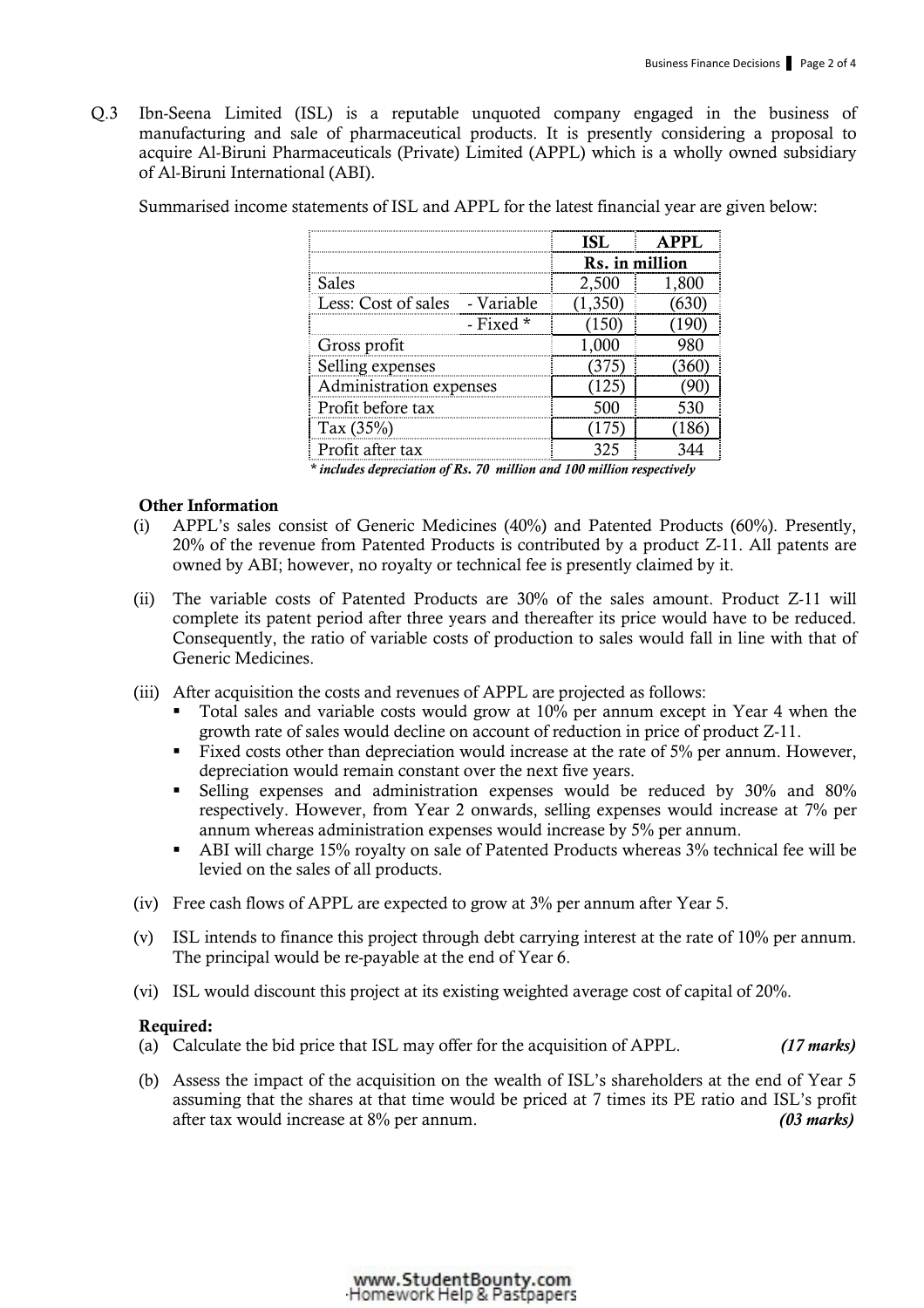Q.4 Khaldun Corporation (KC) is a Pakistan based multinational company and has number of intergroup transactions with its two foreign subsidiaries KA and KB, which are located in USA and UK respectively. Details of receipts and payments which are due after approximately three months are as follows.

|          | <b>Receiving Company</b> |                       |            |  |  |
|----------|--------------------------|-----------------------|------------|--|--|
| Paying   |                          | $KC$ (Pak) $KA$ (USA) | $K$ B      |  |  |
| Company  | --in million-----        |                       |            |  |  |
| KC (Pak) |                          | Rs. 131               | $f$ 5 10   |  |  |
|          | <b>US \$1.50</b>         |                       | US \$ 4.50 |  |  |
|          |                          | . 1.80                |            |  |  |

The current exchange rates and interest rates are as follows:

| <b>Exchange Rates</b>      |            |              |           |             |  |
|----------------------------|------------|--------------|-----------|-------------|--|
|                            |            |              |           |             |  |
|                            |            |              |           |             |  |
|                            | $Rs$ 86.56 | <b>Re</b> 86 | Re        | Re          |  |
| 3 months forward Rs. 87.00 |            | $Re$ $R7$    | Rs 135 87 | $Rs$ 136.1' |  |

| <b>Interest Rates</b> |          |       |  |  |
|-----------------------|----------|-------|--|--|
| Borrowing Lending     |          |       |  |  |
| KC (Pak)              | 10.50%   | 8.50% |  |  |
| KA (USA)              | $5.20\%$ | 4.40% |  |  |
|                       | $5.90\%$ | 5.00% |  |  |

### Required:

- (a) Calculate the net rupee receipts/payment that KC (Pak) should expect from the above transactions under each of the following alternatives:
	- Hedging through forward contract
	- Hedging through money market (08 marks) (08 marks)
- (b) Demonstrate how multilateral netting might be of benefit to Khaldun Corporation. (06 marks)
- Q.5 Ghazali Limited (GL) operates a chain of large retail stores in country X where the functional currency is CX. The company is considering to expand its business by establishing similar retail stores in country Y where functional currency is CY. As a policy, GL evaluates all investments using nominal cash flows and a nominal discount rate.

The required investments and the estimated cash flows are as follows:

# (i) **I**nvestment in country  $X$

CX 7 million would be required to establish warehouse facilities which would stock inventories for supply to the retail stores in country Y at cost. At current prices, the annual expenditure on these facilities would amount to CX 0.5 million in Year 1 and would grow @ 5% per annum in perpetuity.

- **Investment in country Y** Investment of CY 800 million would be made for establishing retail stores in country Y. At current prices, the net cash inflows for the first three years would be CY 170 million, 250 million and 290 million respectively. After Year 3, the net cash inflows would grow at the rate of 5% per annum, in perpetuity.
- (ii) Inflation in country X and Y is 7% and 20% per annum respectively and are likely to remain the same, in the foreseeable future. Presently, country Y is experiencing economic difficulties and consequently GL may face problems like increase in local taxes and imposition of exchange controls.
- (iii) The current exchange rate is  $CX 1 = CY 45$ .
- (iv) GL's shareholders expect a return of 22% on their investments. GL uses this rate to evaluate all its investment decisions.